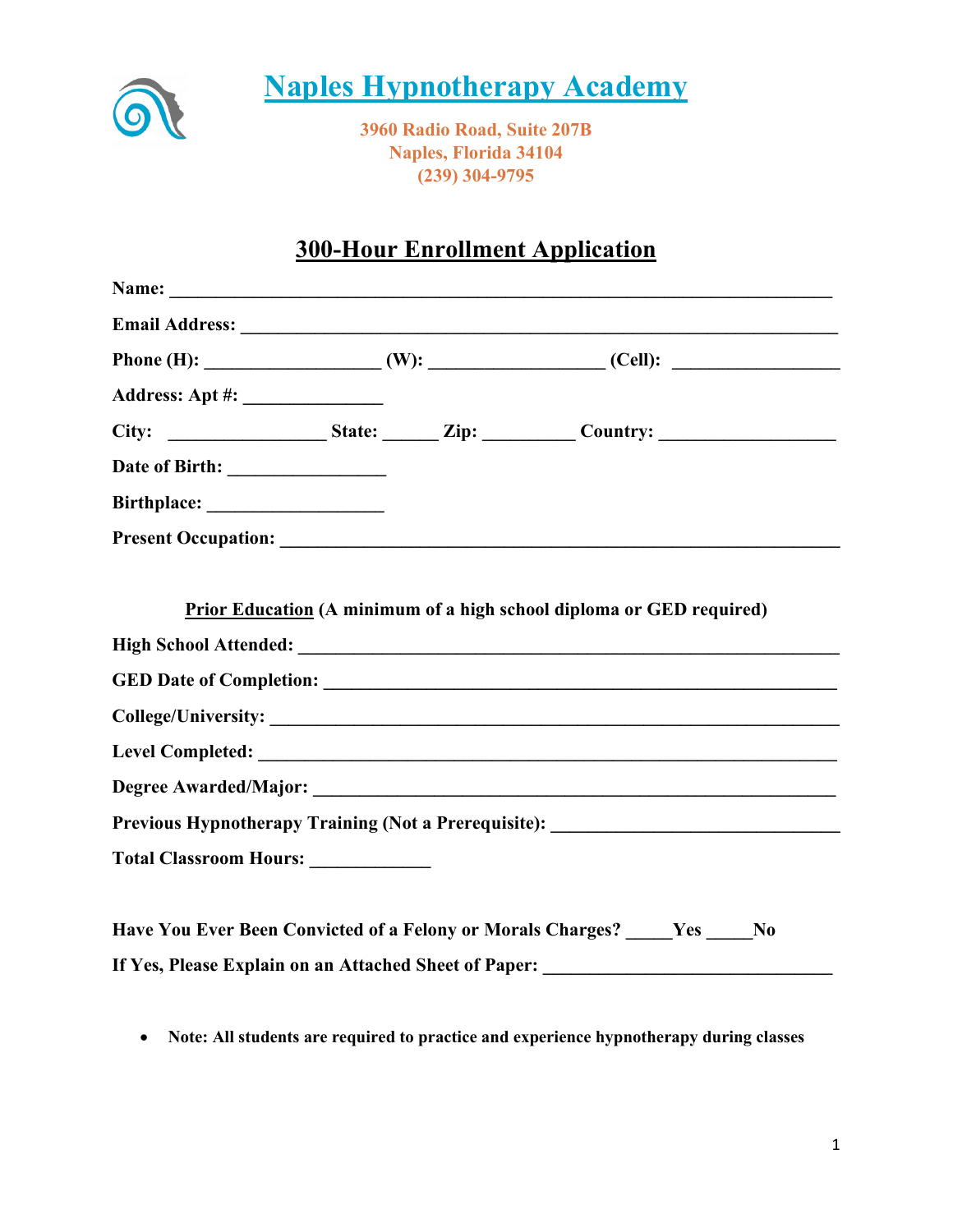## **300-Hour Enrollment Application cont'd**

**Accelerated Format (For Certification as a Clinical Hypnotherapist, 300 Hours)**

| Certificate, Background Check, and Testing --------- \$ 100.00 |  |
|----------------------------------------------------------------|--|

**Refund policy: If a student drops "the course" (inclusive of all modules or levels checked above on page 1) and written notice is given to the Director in person by the student, or certified mail, refundable tuition will be returned within 30 days of official notice according to pro rata attendance schedule following, "Attendance time" is the time between the start date of "the course" and the date on which enrollment is officially canceled, (whether or not student attends class).**

**Attendance time portion of Tuition that School Retains (plus the \$309.00 deposit):**

**From time of deposit to first day = 0% Up to 10% = 10% 11% to 25% = 50% 26% to 50% = 75% 50% or thereafter 100%** 

**Student please initial that you have read the refund policy\_\_\_\_\_\_\_**

#### **Student complaint policy:**

**The Director will first address all complaints and will do the best to find satisfactory solutions. If this is not satisfactory.**

#### **Dismissal policy:**

**At the discretion of the Director, a student may be dismissed from school for an intoxicated or drugged appearing state of behavior, possession of illegal substances, alcohol, or weapons on school premises, behavior creating a safety hazard to other persons at school, disrespectful behavior to those at school, or not maintaining an acceptable academic or practical skill level as determined by the Director, or any other reason stated or determined inappropriate action or behavior by a student of Naples Hypnotherapy Academy, by the Director.**

#### **Agreement:**

**I have read the current guidelines regarding, code of ethics, refund, complaint, and dismissal policies and understand my obligations as well as the school's. I understand the instruction received does not imply education in any medical field, and that I will not use hypnosis for medical purposes, including psychiatric, for which I am not licensed unless working under the supervision of a person licensed for that purpose and as prescribed by law. I further understand that these classes are not for the purpose of diagnosing, or the treatment of, any physical or mental ailment. I certify that all information given on this form is to the best of my knowledge, true and correct. In connection with my application with the school, I understand that a consumer report which may contain public records information is being requested. This report may include the following types of information:**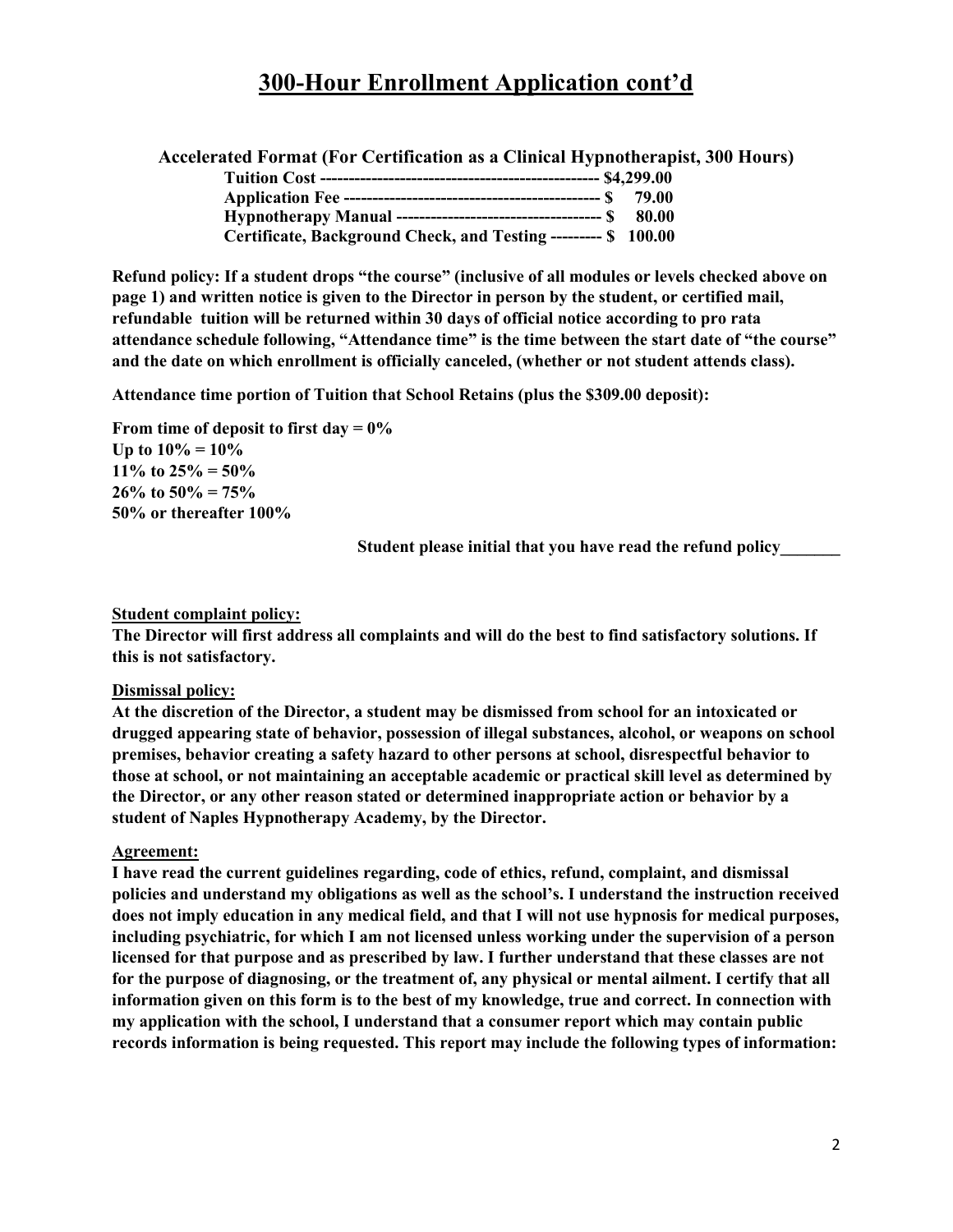## **300-Hour Enrollment Application cont'd**

**Names and dates of previous employers, credit information, etc. I further understand that such report may contain public record information concerning my credit, bankruptcy proceedings, etc. from federal, state, and other agencies which maintain such records. I authorize without reservation, any party or agency or agency contacted to furnish the above-mentioned information.**

**I hereby apply for a seat in the class, I have enclosed a minimum \$309 deposit, plus any additional tuition payment and tax. (Current State Tax rate is 7%) Your deposit is applied to your overall cost:** *\$309.00 is non-refundable.*

| <b>Please Circle One: Visa</b> | <b>MasterCard</b> | Amex | <b>Discover</b> | <b>Check</b> |  |
|--------------------------------|-------------------|------|-----------------|--------------|--|
|                                |                   |      |                 | Exp. Date:   |  |
| <b>Signature of Applicant</b>  |                   |      | Date:           |              |  |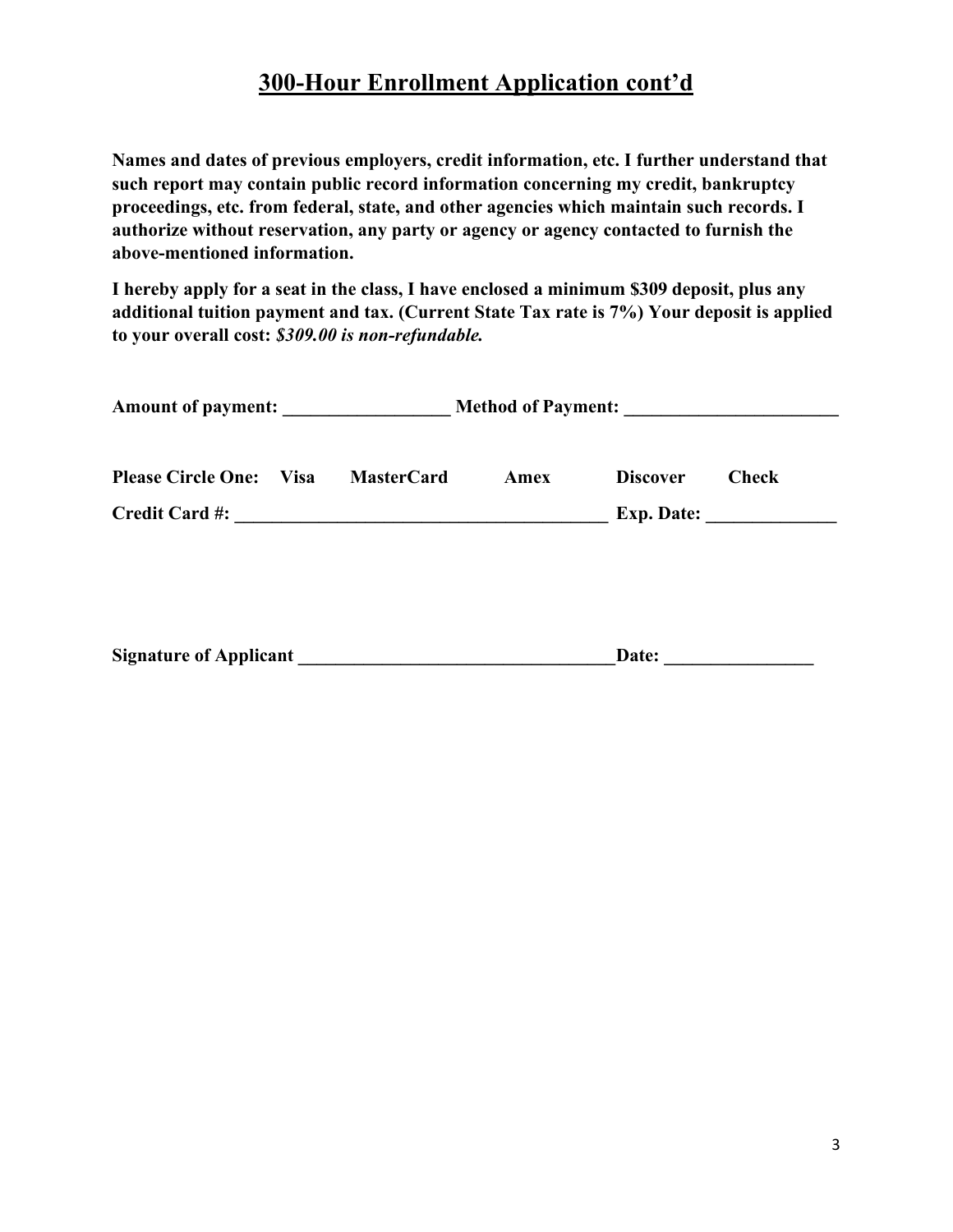

**Naples Hypnotherapy Academy**

**3960 Radio Road, Suite 207B Naples, Florida 34104 (239) 304-9795**

*Student Code of Ethics*

### *Regular Attendance*

*Students are expected to attend all classes. Habitual absence may result in disciplinary actions.*

### *Punctuality*

*Students are expected to be on time for classes. Habitual tardiness may result in disciplinary actions.*

### *Work Habits*

*Students are expected to be prepared for and to participate in each class to meet performance standards, to have the necessary class materials to complete classwork and homework accurately and on time, and to prepare for quizzes, tests and examinations.*

### *Respect for Self and Others*

*Students are expected to be honest, behave with dignity and courtesy. Behavior of the individual should not interfere with the rights of others. This includes the use of appropriate language, actions, and attire. Students are expected not to harass others verbally, physically, or sexually. No "Zingers" (caustic remarks) provoking laughter at the cost of another. Students are expected to come to school free from the influence of tobacco products, alcohol, or drugs. Students are expected not to use or possess such substances. Students are also called upon to respect the rights of others for them to share their views and ideas without fear of condemnation. This allows students to become fully engaged in learning and increase their knowledge. Yet, respect for others in this institution also means that students must respect people as individuals, respect your instructors as leaders and respect peers as equals.*

#### *Hygiene*

*Since, as faculty and students we will be working closely together we are all expected to be cleaned and showered, to not be offensive to others.*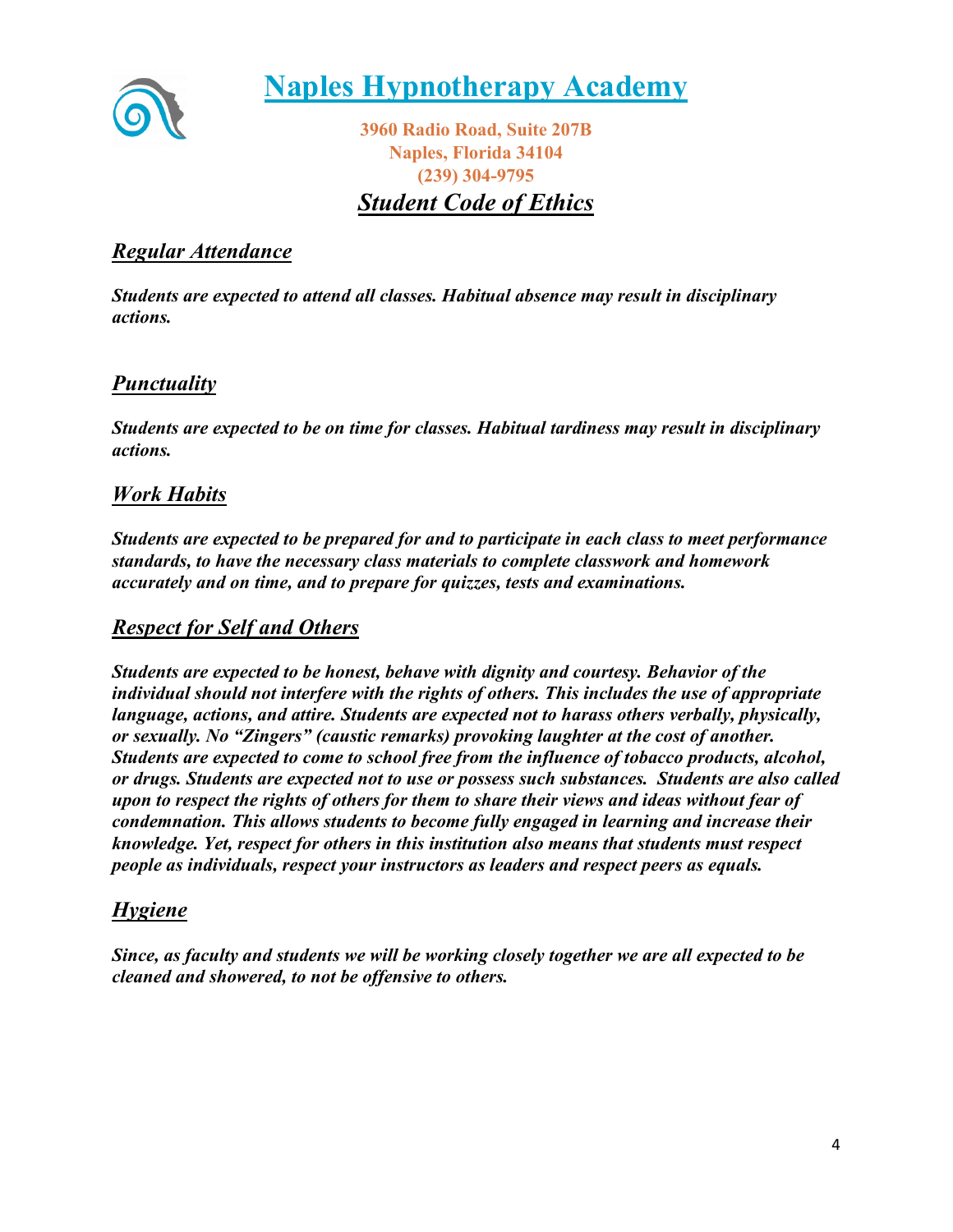## *Student Code of Ethics cont'd*

### *Respect for Authority*

*Students are expected to comply with all school rules and to obey all laws. Students are expected to respond in a respectful manner to all fellow students and faculty, during and after classes and also while participating in school-sponsored activities.*

### *Respect for Property*

*Students are expected to treat all property belonging to the school and to others with care, if not, may be held responsible for its damage.*

#### *Virtual Worlds (Facebook, YouTube, etc.)*

*No recording audio or video is allowed without written authorization by School's Director. Should this authorization be given, this recording may not be copied or posted on the web/internet without additional further authorization. Anyone caught illegally recording without authorization, will forfeit their right to attend future classes, and may face other Legal and disciplinary actions.*

### *Freedom of Fear*

*Students are expected to contribute to a safe school environment free from fear. Acts of violence, weapons, and contraband are unacceptable. (Grounds for immediate dismissal from the program).*

*Name* 

 $Signature$  and  $Date$  and  $Date$  and  $Date$  and  $Date$  and  $Date$  and  $Date$  and  $Date$  and  $Date$  and  $Date$  and  $Date$  and  $Date$  and  $Date$  and  $Date$  and  $Date$  and  $Date$  and  $Date$  and  $Date$  and  $Date$  and  $Date$  and  $Date$  and  $Date$  and  $Date$  and  $Date$  and  $Date$  and  $Date$  and  $Date$  and  $Date$  a